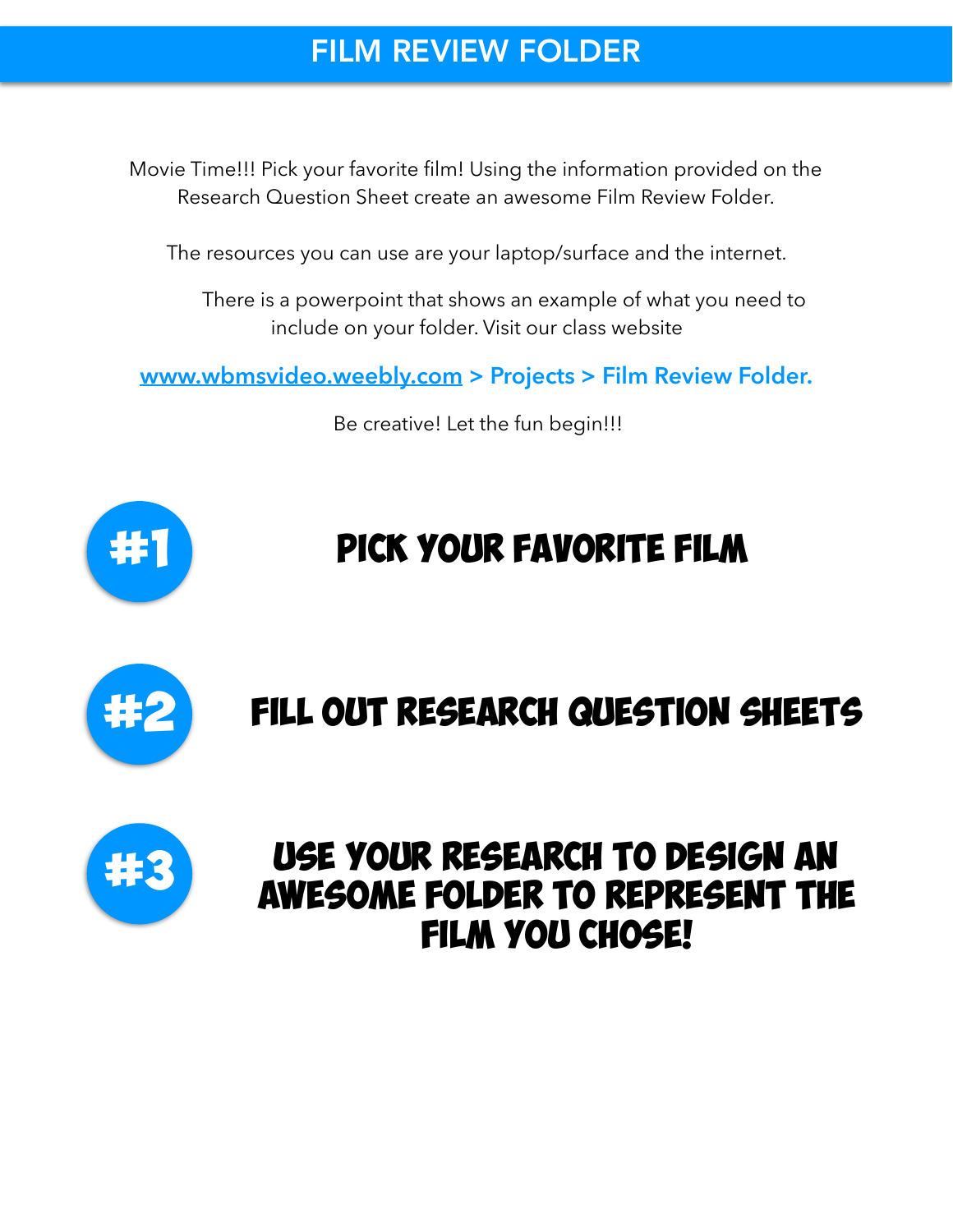### **FILM REVIEW FOLDER**

#### RESEARCH QUESTIONS

| <b>MAIN CHARACTERS</b>        |                                                                                   |
|-------------------------------|-----------------------------------------------------------------------------------|
|                               |                                                                                   |
|                               |                                                                                   |
| <b>SUMMARY (5 SENTENCES):</b> |                                                                                   |
|                               | ,我们也不能在这里的人,我们也不能在这里的人,我们也不能在这里的人,我们也不能在这里的人,我们也不能在这里的人,我们也不能在这里的人,我们也不能在这里的人,我们也 |
|                               |                                                                                   |
|                               |                                                                                   |
|                               |                                                                                   |
|                               |                                                                                   |
|                               |                                                                                   |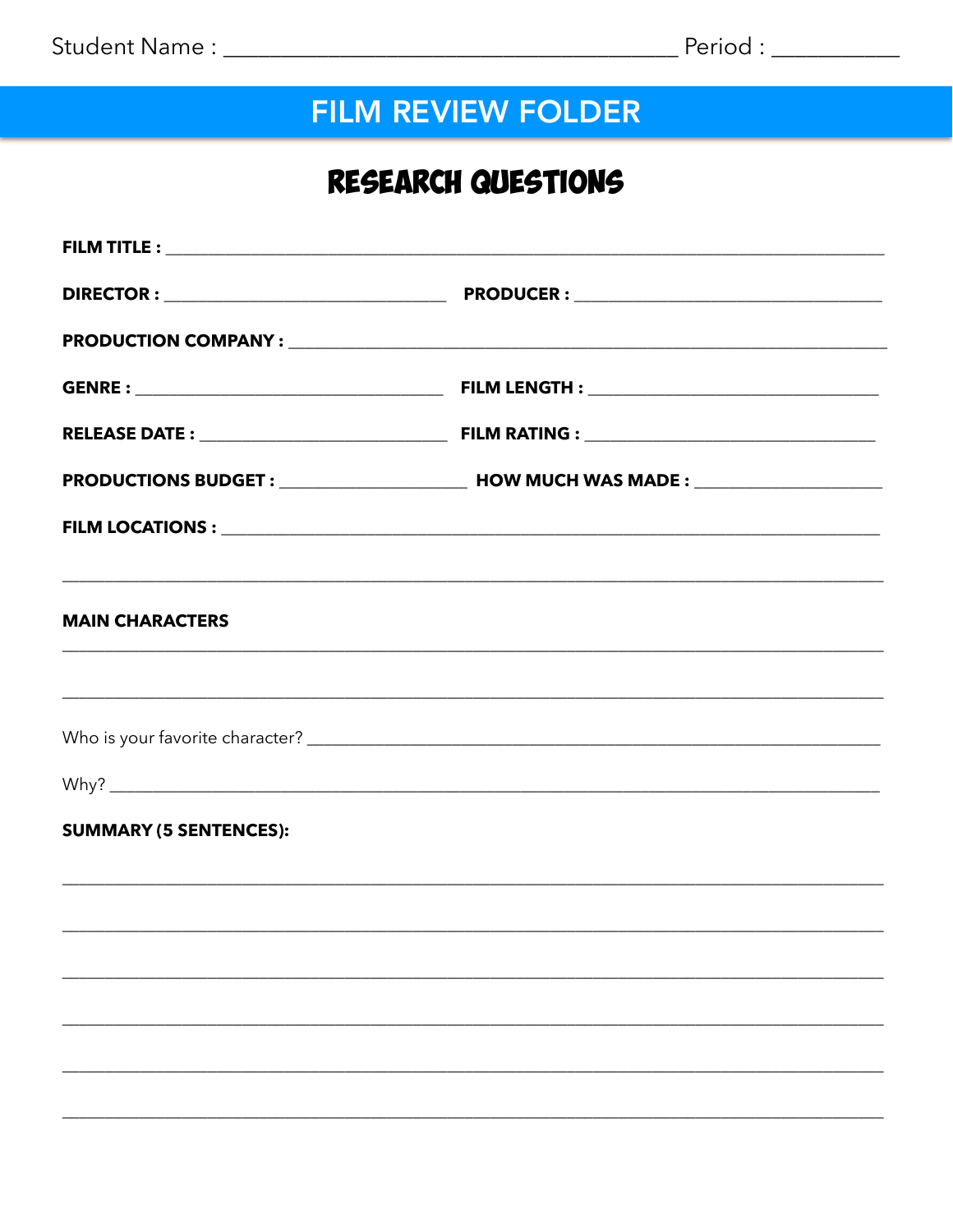| Would you recommend this movie? YES               |  | <b>NO</b> |  |  |  |  |
|---------------------------------------------------|--|-----------|--|--|--|--|
| <b>BOX OFFICE FACTS</b>                           |  |           |  |  |  |  |
|                                                   |  |           |  |  |  |  |
|                                                   |  |           |  |  |  |  |
|                                                   |  |           |  |  |  |  |
| <b>Cool Movie Facts:</b>                          |  |           |  |  |  |  |
|                                                   |  |           |  |  |  |  |
|                                                   |  |           |  |  |  |  |
|                                                   |  |           |  |  |  |  |
|                                                   |  |           |  |  |  |  |
| Write 3 questions for the class about your movie. |  |           |  |  |  |  |
| 1.                                                |  |           |  |  |  |  |
|                                                   |  |           |  |  |  |  |
|                                                   |  |           |  |  |  |  |
|                                                   |  |           |  |  |  |  |
| <b>Sources / Websites</b>                         |  |           |  |  |  |  |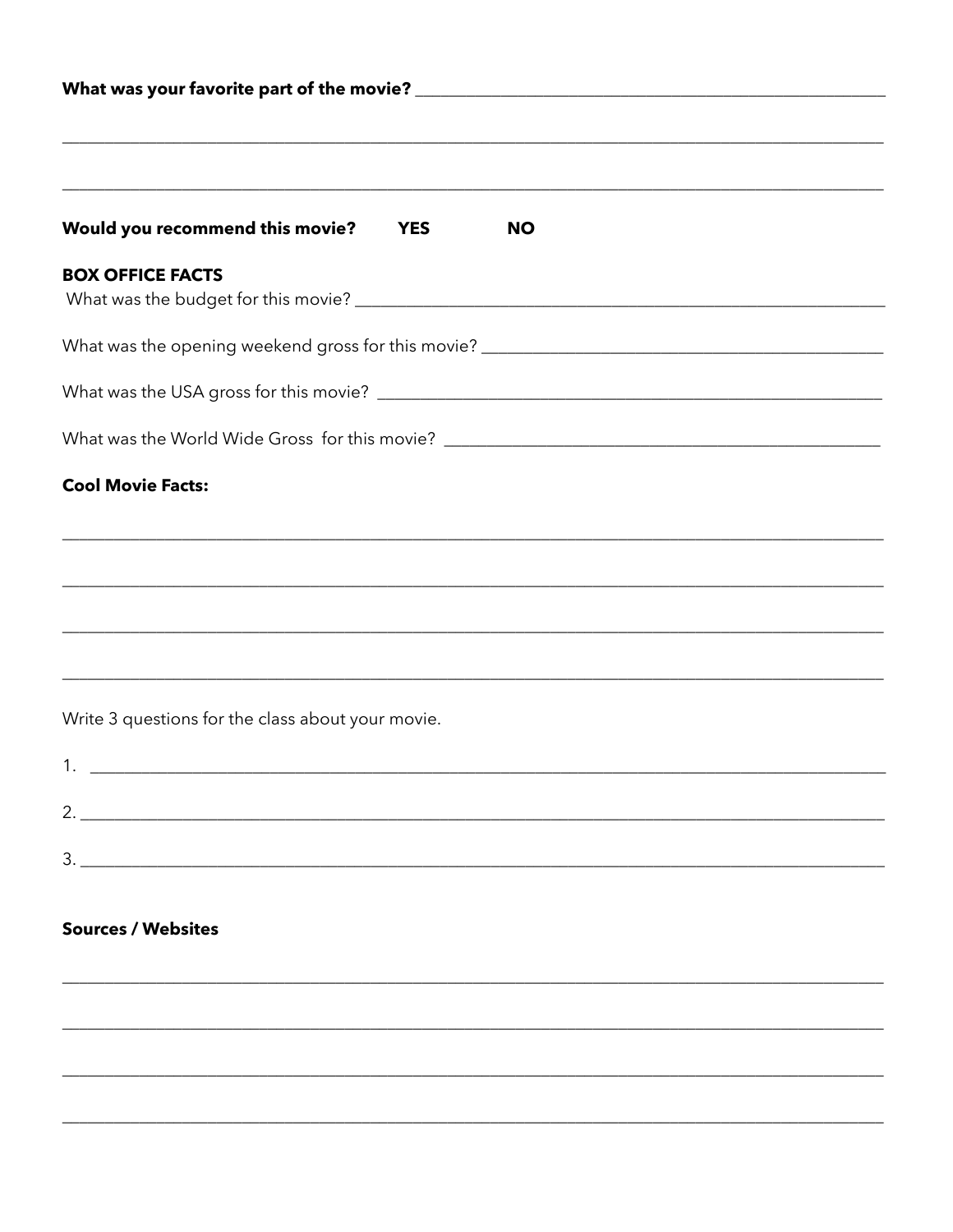Student Name : \_\_\_\_\_\_\_\_\_\_\_\_\_\_\_\_\_\_\_\_\_\_\_\_\_\_\_\_\_\_\_\_\_\_\_\_\_\_\_ Period : \_\_\_\_\_\_\_\_\_\_\_

## film review folder project

| <b>PAGE</b>                                        | <b>CHECKLIST</b><br><b>WHAT'S INCLUDED ON THIS PAGE</b>                                       |                                                                                                |  |  |  |
|----------------------------------------------------|-----------------------------------------------------------------------------------------------|------------------------------------------------------------------------------------------------|--|--|--|
| <b>FOLDER TAB</b>                                  | PERIOD#<br><b>STUDENT NAME</b>                                                                |                                                                                                |  |  |  |
| <b>FOLDER</b><br><b>FRONT COVER</b>                | <b>MOVIE TITLE</b><br>PICTURE (S)<br><b>DIRECTOR</b><br><b>PRODUCER</b><br>PRODUCTION COMPANY | <b>RELEASE DATE</b><br><b>FILM LENGTH</b><br><b>RATING</b><br><b>GENRE</b>                     |  |  |  |
| <b>FOLDER INSIDE</b>                               | SUMMARY<br><b>FAVORITE PART</b><br>YOUR RATING<br>PICTURE (S)<br><b>MAIN CHARACTER</b>        | <b>RECOMMENDATION</b><br>CONFLICT / RESOLUTION<br><b>BOX OFFICE FACTS</b><br><b>COOL FACTS</b> |  |  |  |
| <b>FOLDER</b><br><b>BACK COVER</b>                 | <b>TEACHER QUESTIONS</b><br>DIFFERENT ENDING<br><b>SOURCES</b>                                |                                                                                                |  |  |  |
| <b>RESEARCH</b><br><b>QUESTION</b><br><b>SHEET</b> | <b>RESEARCH QUESTION SHEET</b><br>(INSERT INSIDE OF FOLDER WHEN YOU TURN IN YOUR PROJECT)     |                                                                                                |  |  |  |
| <b>STUDENT</b><br><b>CHECKLIST</b>                 | STUDENT CHECKLIST<br>(INSERT INSIDE OF FOLDER WHEN YOU TURN IN YOUR PROJECT)                  |                                                                                                |  |  |  |
| <b>TEACHER</b><br><b>ONLY RUBRIC</b>               | <b>TEACHER ONLY RUBRIC</b><br>(INSERT INSIDE OF FOLDER WHEN YOU TURN IN YOUR PROJECT)         |                                                                                                |  |  |  |
| <b>OTHER</b>                                       | DETAILED CONTENT (DETAILED ANSWERS)<br><b>OVERALL QUALITY (CREATIVITY AND EFFORT)</b>         | ORGANIZATION (EVERYTHING INCLUDED ON THE CORRECT PAGE)                                         |  |  |  |